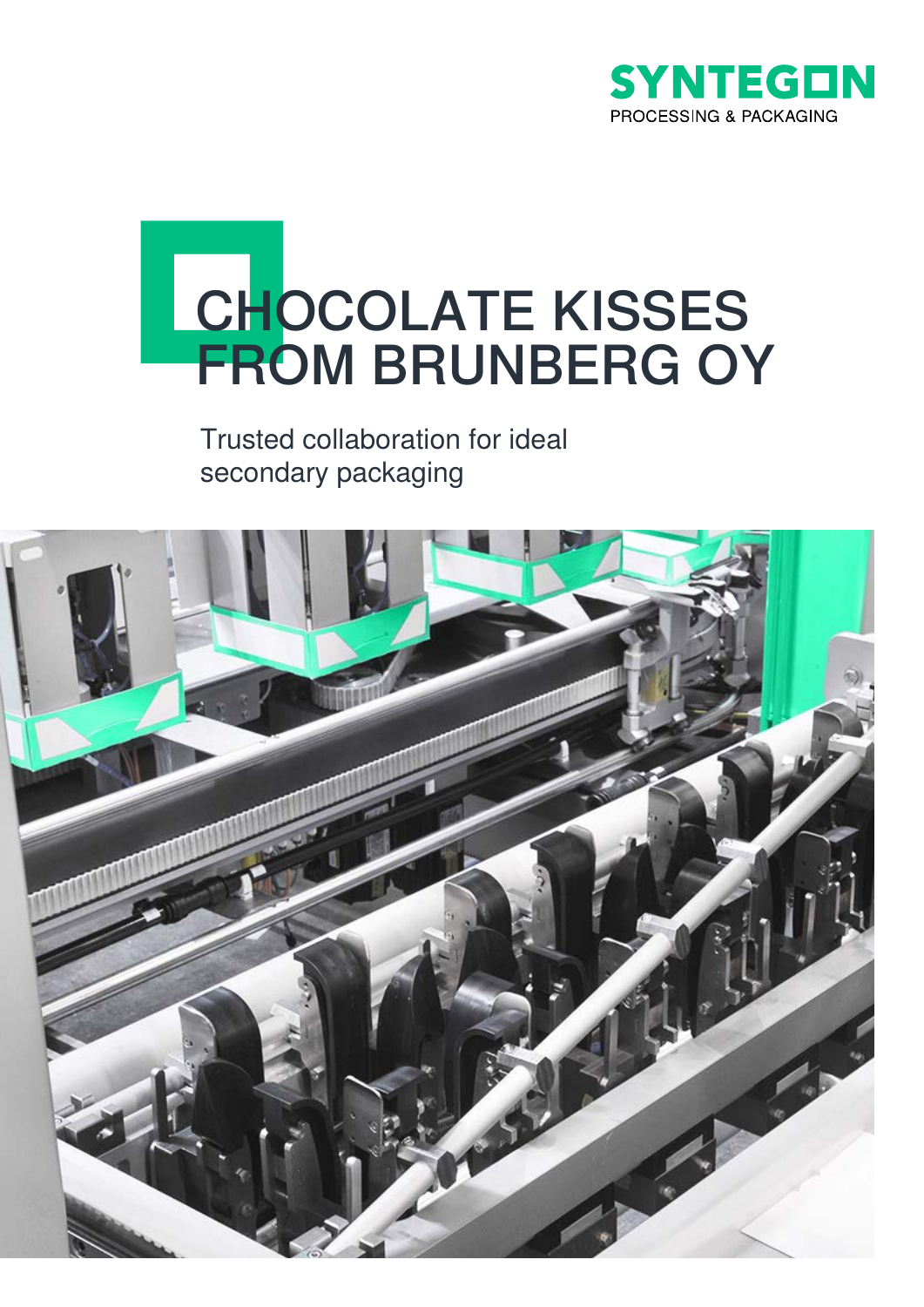## **A traditional company with foresight**

Brunberg Oy is a family business steeped in tradition, and since 1871 has been producing the finest sweet specialties from its home in Porvoo, around 50 kilometers from Helsinki. In addition to chocolate, toffee, licorice and jelly sweets, Brunberg is especially well known for its truffles and chocolate marshmallow kisses. Brunberg has stood for excellent quality for almost 150 years and the family business relies on a mixture of high-quality ingredients and traditional craftsmanship, paired with modern production technology.

#### **The overall design of the Sigpack TTM1 was the winner**



The TTM1 is an integrated topload cartoner that reliably forms, loads and closes a wide variety of carton formats. The patented format change concept enables quick product and pack style changes. A single operator can change the format in a short period of time. Restarting does not require any readjustment and the TTM1 produces quality from the very first carton - a design that meets Brunberg's high standards. "In order to meet our quality requirements, we produce our goods using modern technology. Naturally, the machine must meet our high expectations, but a reliable partner is just as important to us. Quality also comes from close cooperation, and we feel we are in good hands with Syntegon," explains Katarina Enholm, General Manager at Brunberg Oy.

#### **Compact, efficient and reliable secondary packaging wanted**

Brunberg was looking for a new solution for packaging its chocolate marshmallow kisses into cartons. The future cartoner was to be highly efficient, yet flexible enough to respond quickly to changes in packaging style and/or product. Other important criteria were related to user-friendliness: an intuitive HMI, fast format changes and cleaning, as well as ease of operation. Due to limited space available in the production hall, the new cartoner also needed to be very compact. The choice was the Sigpack TTM1 from Syntegon Packaging Technology.



#### **Traditional chocolate marshmallow kisses in two carton formats**

The Sigpack TTM1 connects seamlessly to the upstream processes of the chocolate marshmallow kisses. The delicate products are carefully wrapped in metal foil on the two diefold machines, merged onto one conveyor and then cartoned by the Sigpack TTM1. "We produce and pack the chocolate marshmallow kisses on one line. This means that we pay special attention to high reliability, uptime and simple operation of the machines in order to keep downtime as low as possible. The overall design of the Sigpack TTM1 won us over," confirms Mauri Niemelä, Technical Manager of the project at Brunberg Oy. Brunberg currently produces chocolate marshmallow kisses in various flavors, which are packaged in two carton formats. At an output of 200 products per minute, six chocolate marshmallow kisses, three pieces in two rows, are packed in a

small retail carton. The second format is a large display carton with a total of 25 chocolate marshmallow kisses, five pieces in five rows. With the Sigpack TTM1, the company can easily improve performance and introduce new pack styles in the future. "Our core competencies are consulting and project management, as well as the development of integrated solutions for any project size," says Michael Haas, Area Sales Manager at Syntegon Packaging Technology. "We are pleased to offer Brunberg the optimal solution for product handling and cartoning, alongside comprehensive on-site support through our agent Kafeko."